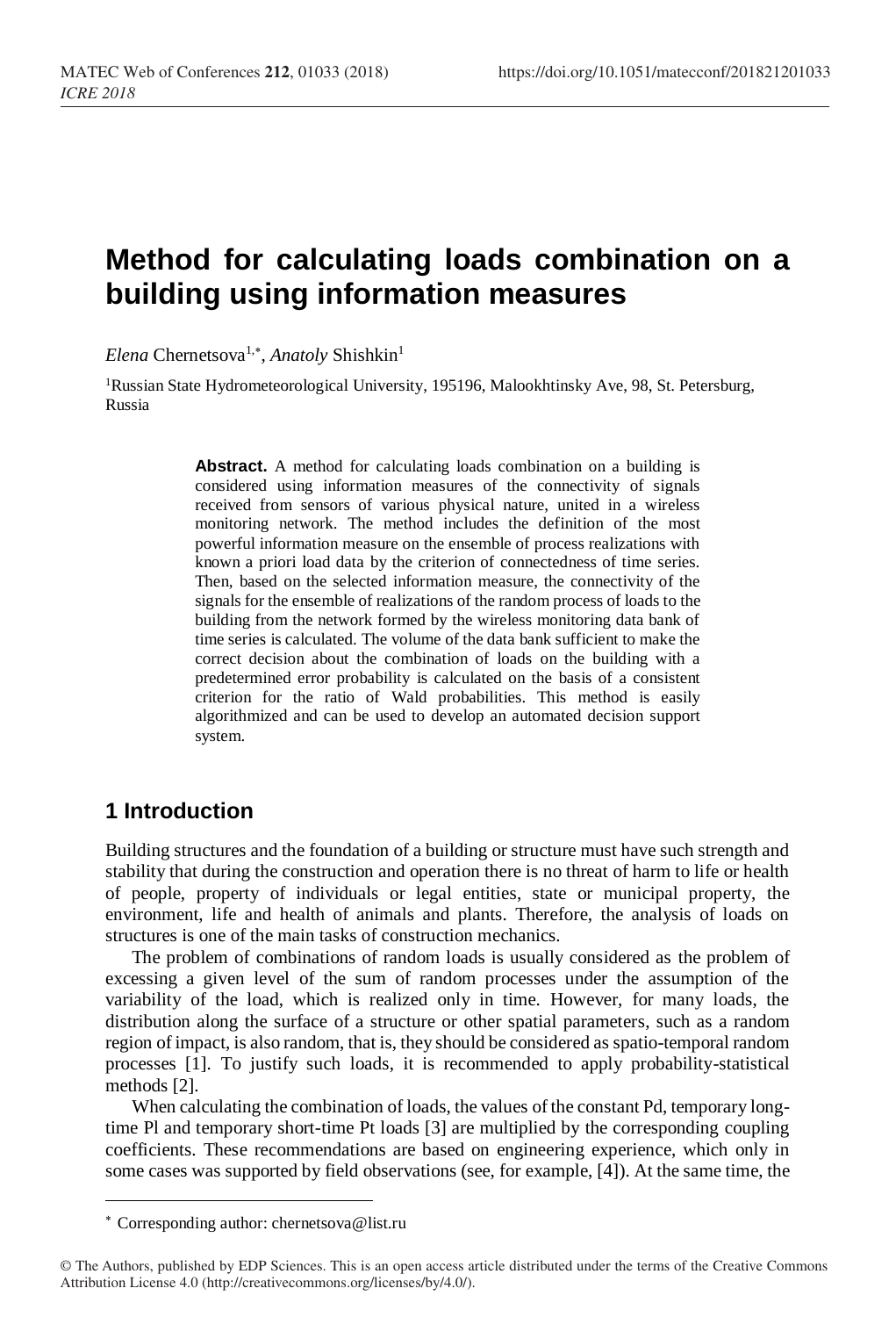differences in the laws of the changes in loads in time were not taken into account, and the differences in the length of the action of various loads were taken into account to a very small degree.

The ISO standard and Eurocode [5] present an approach to calculating load combinations based on the rules of the Turkstra [6]. In this case, the extreme value of one load is combined with the values of all the others for an arbitrary moment of time. For m temporary loads, there are m combinations of this kind, and the most important of these combinations is the determining one. In this approach, there are as many coupling coefficients as there are cases of loading. The combination of load combinations can be represented as a matrix. In the symmetric case, there are units on the main diagonal of the matrix that can be interpreted as the coefficients of combinations of some load with itself. In the case of an asymmetric matrix, the combination rule recommended in [7] is realized on the basis of theoretical studies of the reliability problem.

In connection with the new national standard of the structural inspection accepted in Russia in 2011 [8], it is necessary to perform the building construction monitoring. This becomes possible with the use of the wireless sensor network (WSN) that allows inspecting such characteristics as vibration, deformation, deviation, etc. with the periodicity convenient for a user. A wireless sensor network consists of spatially distributed autonomous sensor nodes and execution units unified by a radio channel to monitor physical or/and environmental conditions. WSN coverage area can achieve several kilometers due to the messages forwarding from one element to another. The monitoring system includes different types of sensors installed on structural elements of a building with a view to detect both the physical (humidity and temperature) and force (static and dynamic loads) effects on their strength and deformation properties [9].

Time series of effects obtained from different types of sensors can be considered as continuous over the entire time interval of monitoring. They supplement the database created in the framework of Building Information Model development (BIM [10]) and can be used for:

• determining the correlation of random combined loads, since the a priori statement about the independence of loads is not always true;

• accounting for combinations of actual, in some cases rather complex, distributions of random loads, in contrast to the often and not always reasonably used normal law;

• taking into account the specific features of a number of loads that have a complex character of the changes in time associated with production technology and operational features.

The correlation analysis application for loads combination [11] is correct only if the observational data are homogeneous and distributed according to the normal distribution law. But if the relationship between the quantities is determined, it must be remembered that the ratio of independent normally distributed random variables is distributed according to the Cauchy law [12]. The problem of Cauchy distribution is the fact that the sample mean does not evaluate the mathematical expectation. In addition, the sampling elements are strongly ejected into the tails of distributions (taking large values in modulus), as well as the sampling average [13], which makes the use of the Bayesian decision rule difficult [14]. Attempts to find the distribution parameters usually lead to the fact that the same empirical distribution can be described by different hypothetical distributions with the same or better agreement [15].

In addition, the partial correlation coefficient is a measure of the linear relationship between factors. The latter circumstance in the case of the evaluation of pair bonds led to the fact that a large number of dependence measures were heuristically introduced into statistical research, allowing one to take into account the nonlinear character of stochastic dependence between random variables [16].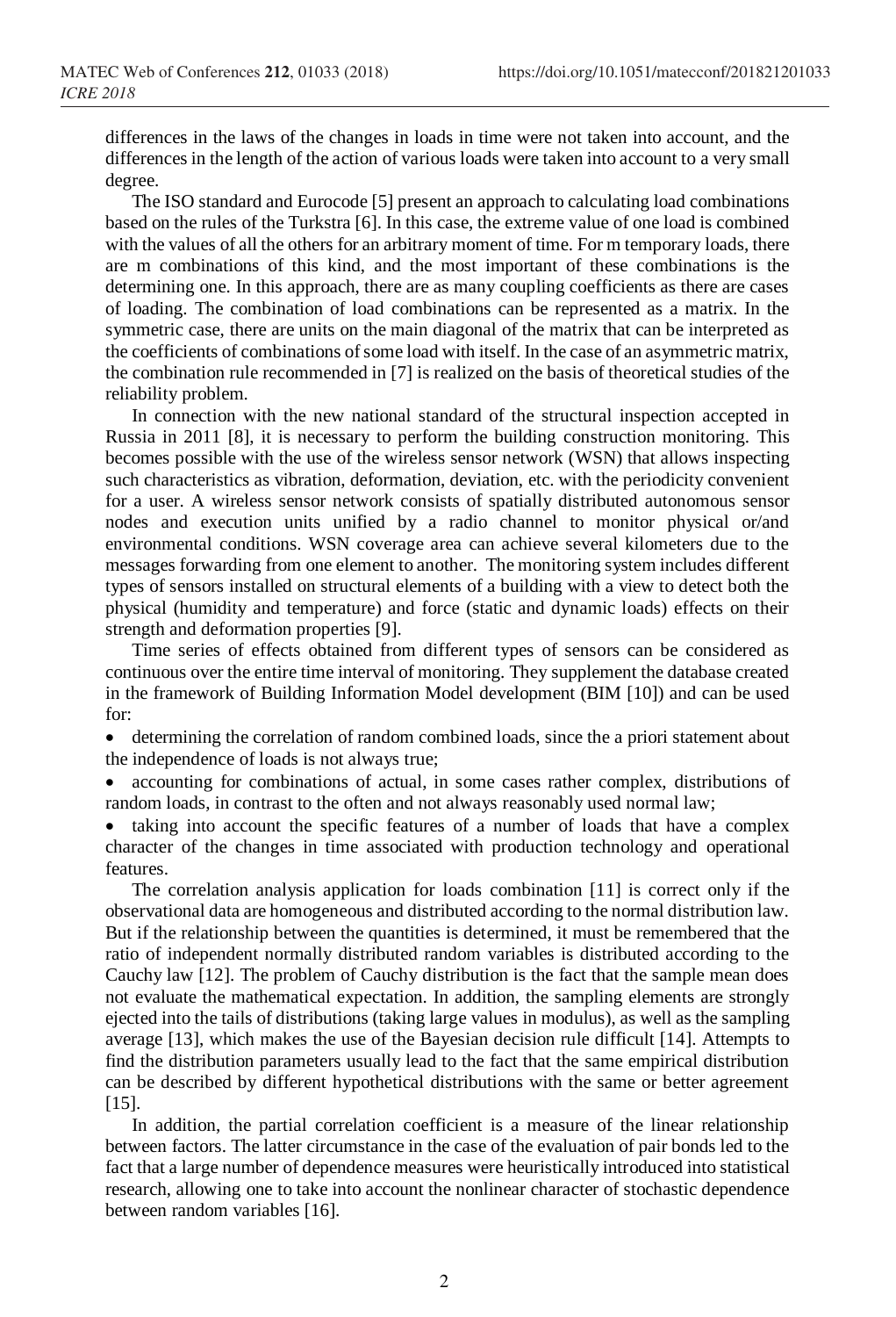It was established in [17] that the information characteristics of the relationship for arbitrary random variables from absolutely continuous distributions have the necessary completeness of properties for revealing both linear and nonlinear dependences and their analysis, therefore they can be used to calculate combinations of loads on buildings.

The aim of the work is to develop a method for calculating the loads combination on a building using information measures. To achieve this goal, the following tasks are solved in the work:

• Definition of the most powerful by the criterion of determining the connectivity of time series information measure among the selected measures for analysis.

• Determining the nature of the relationship between the selected information measure and the linear correlation coefficient for Gaussian and non-Gaussian time series.

• Development of a method for determining the size of a database of sensor signals sufficient to determine the combination of loads on a building with a predetermined probability of error of type I or II.

## **2 Methods**

To apply the information method for calculating loads combination on a building, it is necessary to have a time series database that is signals received from heterogeneous sensors for monitoring the building's status, usually via a wireless monitoring network.

Since to calculate load combinations it is necessary to obtain the results of comparison of data having, in general, a different physical nature, then it is necessary to use such measures of time series connectivity in which the units of measurement of the recorded signals are not taken into account. When using information measures of the connectivity of time series, there is no need to know the a priori parameters of the distribution of the initial data. To apply informational connectivity measures, it is only necessary to synthesize from the recorded time series one-dimensional and mutual Probability Density Distributions (PDDs) of compared loads.

To build mutual PDDs, it is also necessary that the two compared time series be comparable by any parameter that is independent of the units of measurement. This parameter can be the envelope of each signal, normalized to its maximum. After constructing such envelopes for each of the compared load signals, two time series are obtained, all of whose energy lies in the positive region, and they differ from each other only in form.

In the process of building a mutual PDD of time series that represent two compared loads on a building, the sample should be presented in the form of a histogram consisting of columns with a certain length of the corresponding intervals. If these intervals are the same, the number of hits of the sample elements at different intervals will be comparable. But there is also an optimal number of class-grouping intervals, in which the stepped envelope of the histogram is closest to the smooth curve of the distribution of the population [18].

Since the optimal number of histogram intervals depends on the type of the distribution law of the experimental data, which is not known in this case, it is recommended to build an equal-interval histogram to select the number of intervals to use the algorithm for selecting an appropriate calculation formula based on the entropic coefficient proposed in [19].

After constructing two-dimensional and two-dimensional PDDs, we define a combination of two loads based on information connectivity measures showing how much the mutual PDD of two time series is removed from the product of their individual PDDs.

As information measures of connectivity of two time series can be, in particular, accepted 1. The information criterion for the Kullback-Leibler distance: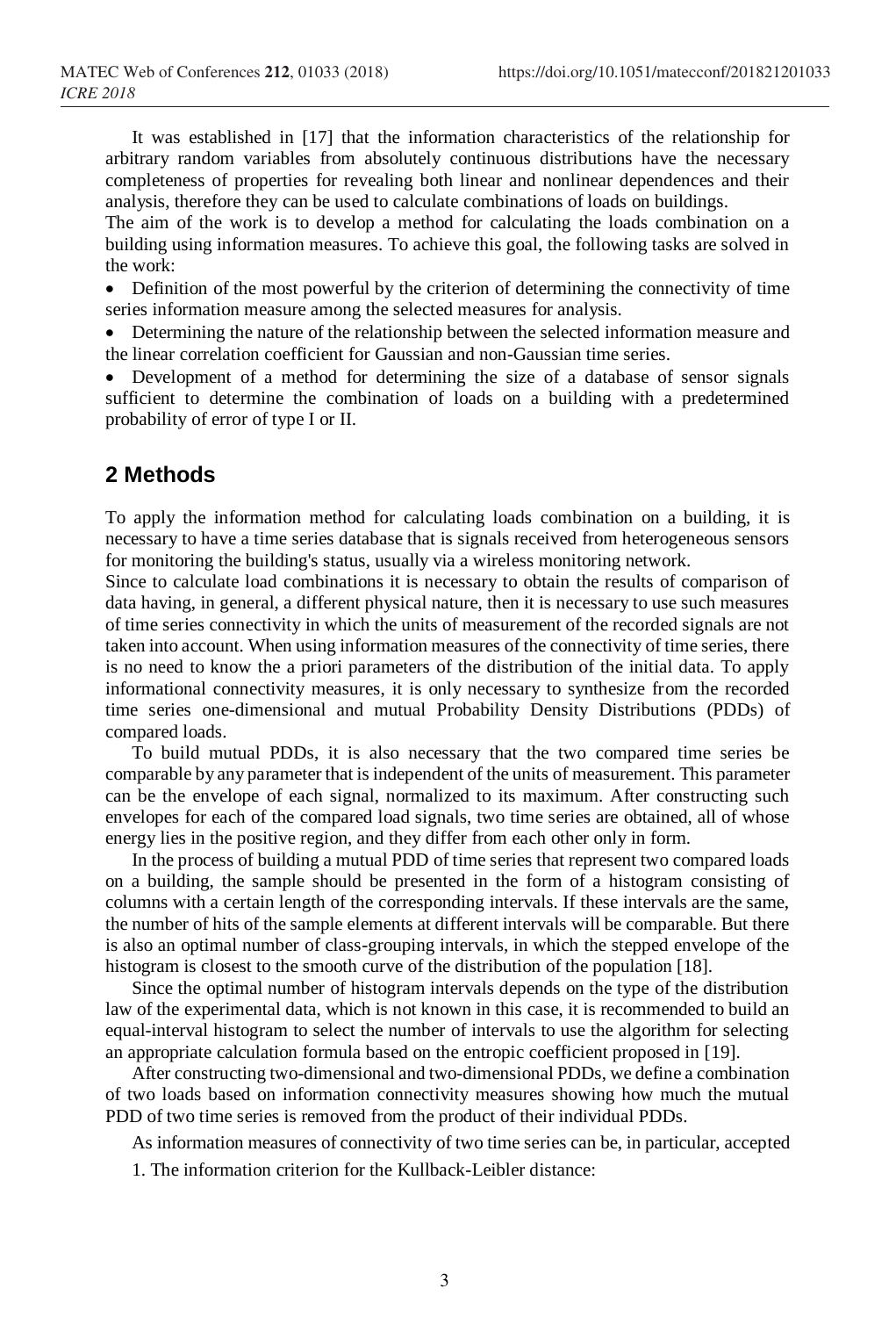$$
\rho_1(x, y) = \int \log \frac{w(x, y)}{w(x)w(y)} w(x, y) \mu(dxdy), \qquad (1)
$$

where  $w(x, y)$  - joint PDD of two random time series x and y;

 $w(x)$ ,  $w(y)$  - one-dimensional (independent) PDDs of two random time series x and y;

 $\mu(dxdy)$  - dominant measure,

which is nothing more than the amount of Shannon information  $I(x, y)$  in the parameter y about the message x [20]. When using the logarithm for base 2 in formula (1), the obtained numerical values of the Kullbak measure are easily interpreted: if the time series x and y coincide, the Kullback measure is 2 bits (since this corresponds to the resolution of information uncertainty with respect to two random variables.

2. The information criterion for  $\chi^2$ :

$$
\rho_2(x, y) = \int \frac{(w(x, y_i) - w(x)w(y))^2}{w(x, y)} \mu(dxdy)
$$
\n(2)

3. The information criterion for the Hellinger distance:

$$
\rho_3(x, y) = \int \left(\sqrt{w(x, y)} - \sqrt{w(x)w(y)}\right)^2 \mu(dxdy)
$$
\n(3)

4. The information criterion for the square of the distance between probability densities:

$$
\rho_4(x, y) = \int (w(x, y) - w(x)w(y))^2 \mu(dxdy)
$$
\n(4)

Kullback-Leibler distance plays a special role in information theory and finds a natural application in Bayesian theory. However, neither the Kullback-Leibler distance nor the chisquare distance are symmetric, nor can they be determined for all points of the parametric set in the case when the density carrier depends on the parameter. The Hellinger distance can be used to determine the proximity between measures from one family indexed by different parameters. This distance does not depend on the choice of the dominant measure and is defined for all points of the parametric set [21].

The Kullback-Leibler distance is widely used to compare distributions, but it is considered unsuitable for statistical purposes because it does not have a limiting distribution. In [22], however, it was shown that the Kullback-Leibler distance distribution in the limit is bounded from above by a chi-square. This gives, albeit limited, the possibility of using the Kullback-Leibler distance between distributions as statistics to test the hypothesis that two samples belong to the same distribution and allows us to speak of the statistical significance of the Kullback-Leibler distance.

After choosing the information measure of connectivity to determine the coefficient of combination of pairs of loads and calculating the numerical value of the chosen measure, it is necessary to determine the number of realizations of the random process, sufficient for averaging over the ensemble of realizations.

At this stage of the computation, we can apply the Hodges-Lehmann estimate, which was found to differ little from Wilcoxon statistics that is widespread for solving similar problems, but reduces the number of computational costs required [23].

Estimation of the shift of the Hodges-Lehmann distributions. is the median of all possible pairs of differences of elements of one and the other group: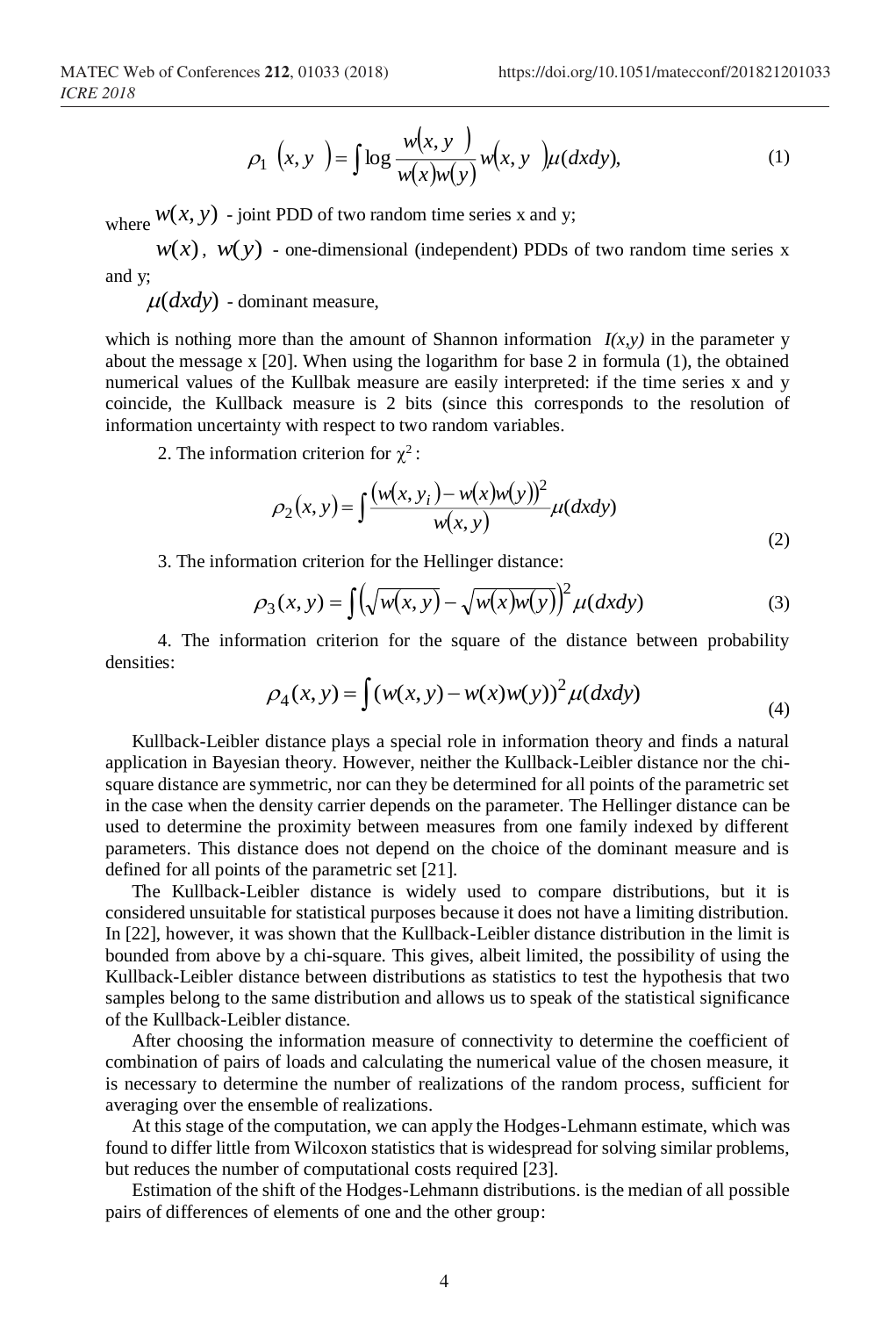$$
r_{ij} = med(x_{ui} - x_{vj}); u = 1,...n_i; v = 1,...n_j.
$$
 (5)

where  $\mathcal{X}_{ui}$  and  $\mathcal{X}_{vi}$  - time series *i* and *j* parameters.

The positive property of this median is that as far as the first group is "bigger" than the second, so the second is "less" than the first, that is:  $r_{ii} = -r_{ii}$ .

An essential shortcoming of the Hodges-Lehmann median is nontransitivity. If *x* is greater than *y* by *a*, and *s* is greater than *y* by *b*, then it is desirable that *s* is greater than *x* by  $a + b$ . The median does not possess this property [24].

However, since in our case there are only two alternatives, then the Hodges-Lehmann statistics are legitimate.

As a tool, we use the Successive Criterion for the ratio of Wald Probabilities (S.C.W.P.) [25], based on successive ranks, by making the measurements of the compared samples so that they alternate:  $x_1, y_1, x_2, y_2, ..., x_n, y_n$ . We denote the combined measurements at the k-th step by the vector  $V(k) = [v_1, v_2, ..., v_k]$ , where  $v_1 = x_1, v_2 = y_1$  etc. Let  $S(k) = [S_1, S_2, \dots, S_k]$  is a vector of consecutive ranks for  $V(k)$ , and

$$
\lambda_k = \frac{P_k(S(k)/H_1)}{P_k(S(k)/H_0)}
$$
\n(6)

is a successive ratio of probabilities at the k-th step of the process. If the hypothesis  $H_0$  is true, then for an arbitrary vector *S* from  $S(k)$  we have  $P_k$   $(S(k) = S/H_0 = 1/k!$  and, consequently, it is possible to calculate  $P_k$   $(S(k) = S/H_1)$ , taking into account that each obtained vector *S* corresponds in a one-to-one manner to a certain order of combined measurements *x<sup>i</sup>* and *yi*.

Thus, it suffices to calculate

$$
P(v_1 \le v_2 \le \dots \le v_k / H_1) = \int_{-\infty < t_1 \le t_2 \le \dots \le t_k < \infty} \dots \int \prod_{t=1}^k df_i(P(t_i)),\tag{7}
$$

where  $f_i(P(t_i)) = P(t_i)$ , when  $v_i$  is <sup>X</sup> and  $f_i(P(t_i)) = f(P(t_i))$ , when  $v_i$  is y.

In the case of Lehmann's alternatives, we have two hypotheses.

Hypothesis about the connection of two time series corresponding to two loads on the building  $H_0$ :  $G = P(X)$  against the hypothesis of their independence

$$
H_1: G = f(P(X)) = P^r(X); r > 0
$$

In this case, the successive ratio of probabilities at the *k*-th step

$$
\lambda_k = \frac{P_k(S(k)/H_1)}{P_k(S(k)/H_0)} = \frac{k! r^{k/2}}{\prod_{i=1}^k (\sum_{j=1}^i A_j)}
$$
 for even values k (8)

and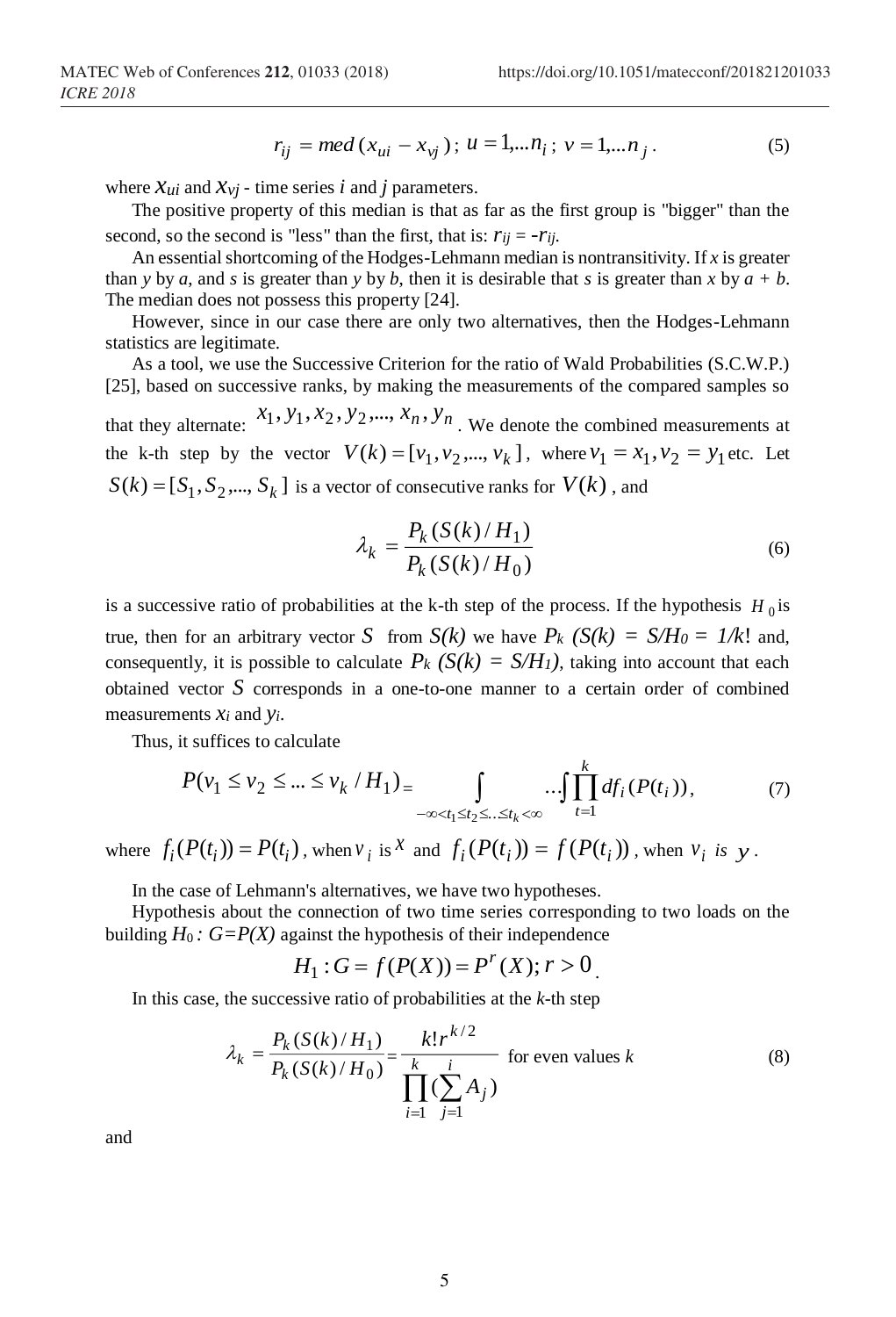$$
\lambda_k = \frac{P_k(S(k)/H_1)}{P_k(S(k)/H_0)} = \frac{k! r^{(k-1)/2}}{\prod_{i=1}^k (\sum_{j=1}^i A_j)}
$$
 for odd values k (9)

$$
A_j = \begin{cases} 1; & \text{if } v_j \text{ is } x, \\ r; & \text{if } v_j \text{ is } y. \end{cases} \tag{10}
$$

where

Thus, a non-parametric procedure for determining the amount of realization of a random process in a data bank necessary to establish a connection between two building loads using the successive Wald probability ratio criterion is reduced to the following steps:

Step 1: obtaining the successive rank  $(k + 1)$  -th sample of the classification parameter.

Step 2: Form a vector  $A(k + 1)$  from  $A(k)$  and  $S_{k+1}$  ...

Step 3. Calculate the successive ratio of probabilities by formula (8) or (9) and compare it with the stopping boundaries.

We denote by  $e_{ij}$  - probability of accepting a hypothesis  $H_i$ , while in fact the hypothesis *H j; i, j* = 0,1 is true. Then the stopping boundaries (thresholds) in S.C.W.P. of Wald can be approximated by the formulas

$$
A = \frac{1 - e_{01}}{e_{10}}, \qquad B = \frac{e_{01}}{1 - e_{10}} \tag{11}
$$

and the relation between the average number of measurements  $E(k)$  and the parameter *r* is approximately described by the dependence

$$
E_r(k) \approx \frac{\log[(1 - e_{10})/e_{01}]}{\log \frac{1}{2}(r^{-1/2} + r^{1/2})}
$$
(12)

To solve the problem under consideration, we take  $e_{10} = e_{01} = 0.1$ .

Then the stopping boundaries (thresholds) in S.C.W.P. of Wald will take the values A=0.9 and  $B=0.11$ .

### **3 Results and Discussion**

Power of information connectivity criteria (1-4) can be obtained on a set of time series with known a priori information on connectivity or unconnectivity of sensor signals.

Calculation of information measures is quite easily algorithmized. In the Matlab package, a program was developed that made it possible to calculate the Kullback measure for Gaussian and non-Gaussian signals and to establish the relationship between the calculated measure and the linear correlation coefficient. At large sizes of signal samples, there is a tendency to normalize the processes, so we can observe an approximate coincidence of the value of the Kulbak measure.

The developed method for determining the size of the data bank of sensor signals received from the building's wireless monitoring network uses the successive Wald probability ratio test, and allows to determine the number of random load implementations sufficient to determine the combination of loads on the building with a predetermined probability of type I or II error.